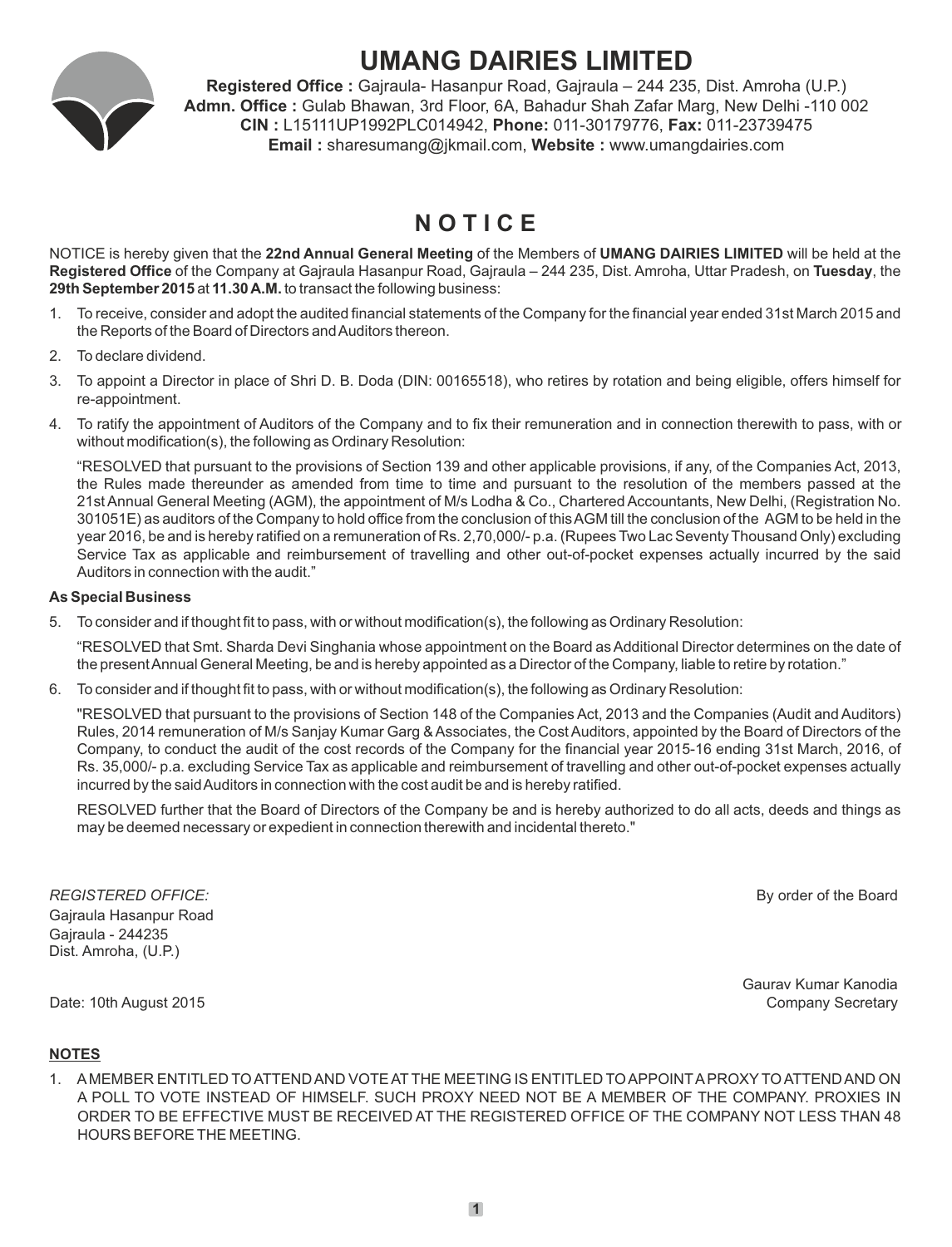A PERSON CAN ACT AS PROXY ON BEHALF OF MEMBERS NOT EXCEEDING FIFTY (50) AND HOLDING IN THE AGGREGATE NOT MORE THAN TEN PERCENT OF THE TOTAL SHARE CAPITAL OF THE COMPANY. A MEMBER HOLDING MORE THAN TEN PERCENT OF THE TOTAL SHARE CAPITAL OF THE COMPANY MAY APPOINT A SINGLE PERSON AS PROXYAND SUCH PERSON SHALLNOTACTAS APROXYFOR ANYOTHER PERSON OR SHAREHOLDER.

- 2. Statement pursuant to Section 102(1) of the Companies Act, 2013 is annexed.
- 3. Relevant documents referred to in the accompanying Notice and the Statement are open for inspection by the members at the Registered Office of the Company on all working days during business hours up to the date of the Meeting.
- 4. The Register of Members and Share Transfer Books of the Company will remain closed from 21st September 2015 to 29th September 2015 (both days inclusive).
- 5. The Dividend of Rs. 1/- (one) per Equity Share of Rs. 5/- each (20%) as recommended by the Board of Directors, if declared at the Annual General Meeting (AGM) will be paid to the Members whose names are borne on the Company's Register of Members on 29th September 2015 or to their mandatees. In respect of shares held in dematerialised form, the dividend will be paid on the basis of details of beneficial ownership to be received from the Depositories for this purpose.
- 6. In furtherance of the Go Green Initiative of the Government, electronic copy of the Annual Report for 2014-15, Notice of the 22nd Annual General Meeting of the Company inter alia indicating the process and manner of e-voting along with Admission Slip and Proxy Form are being sent to all the members whose email IDs are registered with the Company/Depository Participants. Physical copy of the said Annual Report for 2014-15 and Notice may be sent on request by any such Member.
- 7. Members who have not registered their e-mail addresses so far are requested to register their e-mail address for receiving all communication including Annual Report, Notices, Circulars, etc. from the Company electronically.

## 8. Appointment of Director

Brief resume of the Directors proposed to be appointed / re-appointed (item No. 3 & 5 of the Notice) is given hereunder:

- i. Shri D.B Doda (DIN:00165518), aged 70 years, a Science Graduate and has expertise in Dairy Technology. He has been appointed on the Board of the Company on 25th July 2004. He does not hold any directorships or membership/ chairmanship of committees of other public Companies. He holds 50 Equity Shares of the Company.
- ii. Smt. Sharda Devi Singhania (DIN: 01685496), aged 72 years has been appointed on the Board of the Company as an Additional Director w.e.f. 27th March 2015. She has been involved in various Social & Philanthropic activities. She does not hold any directorships or membership/chairmanship of committees of other public Companies nor hold any Equity Shares of the company.

### **9. Voting through electronic means**

In compliance with the provisions of Section 108 of the Companies Act, 2013 read with Rule 20 of the Companies (Management and Administration) Rules, 2014 as amended and Clause 35B of the Listing Agreement with the Stock Exchange, the Company is pleased to provide its members, facility to exercise their right to vote at the 22nd Annual General Meeting by electronic voting system from a place other than the venue of the Meeting ("remote e-voting") and the business may be transacted through e-voting services provided by Central Depository Services (India) Limited (CDSL). E-voting is optional.

#### **The instructions for members for voting electronically are as under:-**

- (i) The voting period begins on 25th September 2015 from 10.00 A.M. and ends on 28th September 2015 at 5.00 P.M. During this period shareholders' of the Company, holding Equity shares either in physical form or in dematerialised form, as on the cut-off date of 22nd September 2015, may cast their vote electronically. The remote e-voting module shall be disabled by CDSLfor voting thereafter.
- (ii) Shareholders who have already voted by remote e-voting prior to the meeting date may also attend the meeting but shall not be entitled to vote again at the meeting venue. However, in case members cast their vote both via physical ballot and e-voting, then e-voting shall prevail and voting done through physical ballot shall be treated as invalid.
- (iii) The shareholders should log on to the e-voting website www.evotingindia.com and Click on "Shareholders" tab.
- (iv) Shareholders maintaining their holding in Demat form should enter their user ID (For CDSL: 16 digits beneficiary ID, For NSDL: 8 Character DP ID followed by 8 digits Client ID). Members holding shares in Physical Form should enter Folio Number registered with the Company.
- (v) Enter the Characters as displayed on image verification and Click on Login.
- (vi) Members holding shares in demat form and had logged on to www.evotingindia.com and voted on an earlier voting of any Company, then your existing password is to be used.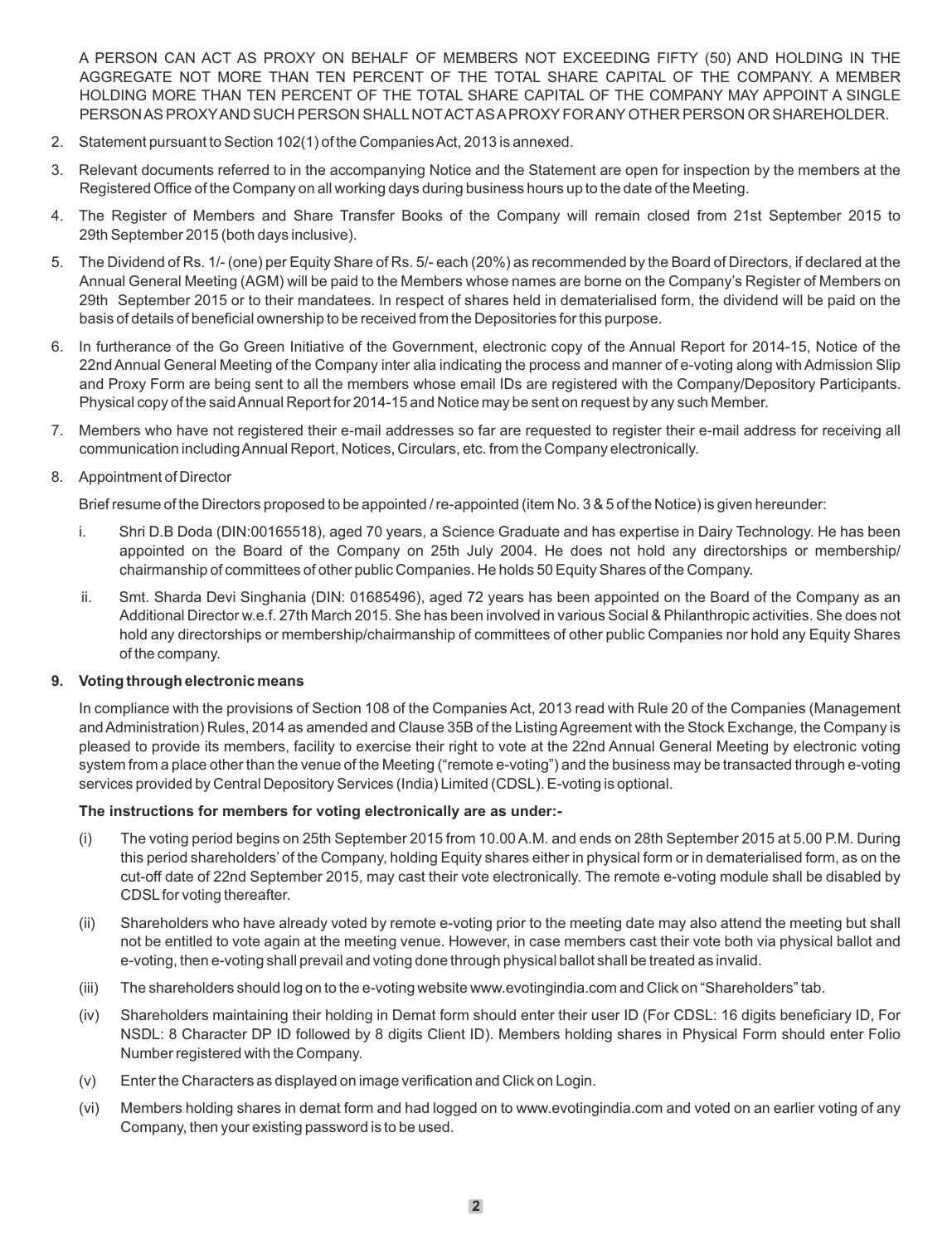### (vii) For the first time user, follow the steps given below :-

| For Members holding shares in Demat Form and Physical Form |                                                                                                                                                                                                                                                                                                                                                                           |  |
|------------------------------------------------------------|---------------------------------------------------------------------------------------------------------------------------------------------------------------------------------------------------------------------------------------------------------------------------------------------------------------------------------------------------------------------------|--|
| <b>PAN</b>                                                 | Enter your 10 digit alpha-numeric PAN issued by Income Tax Department. (Applicable for both<br>demat shareholders as well as physical shareholders)                                                                                                                                                                                                                       |  |
|                                                            | Members who have not updated their PAN with the Company/Depository Participant are requested<br>to use the first two letters of their name in capital letters followed by number of Equity Share(s) of the<br>Company, held by them as on cut-off date in the PAN field.                                                                                                  |  |
|                                                            | In case the number of Equity Share(s) held are less than 8 digits, enter the applicable number of 0's<br>after the first two letters of the name and before the number of Equity Shares held as on the cut-off<br>date. For example: If your name is Rajesh Kumar and number of Equity Shares held as on cut-off<br>date are 350, then enter RA00000350 in the PAN field. |  |
| Dividend Bank Details<br>OR Date of Birth<br>(DOB)         | Enter the Dividend Bank Details or Date of Birth (in dd/mm/yyyy format) as recorded in your demat<br>account or in the company records in order to login.                                                                                                                                                                                                                 |  |
|                                                            | If both the details are not recorded with the depository or company please enter the member id/folio<br>number in the Dividend Bank details field as mentioned in instruction (iv).                                                                                                                                                                                       |  |

- (viii) After entering these details appropriately, click on "SUBMIT" tab.
- (ix) Members holding shares in physical form will then directly reach the Company selection screen. However, members holding shares in demat form will now reach 'Password Creation' menu wherein they are required to mandatorily enter their login password in the new password field. Kindly note that this password is to be also used by the demat holders for voting for resolutions of any other Company on which they are eligible to vote, provided that Company opts for e-voting through CDSL platform. It is strongly recommended not to share your password with any other person and take utmost care to keep your password confidential.
- (x) For Members holding shares in physical form, the details can be used only for remote e-voting on the resolutions contained in this Notice.
- (xi) Click on the EVSN for Umang Dairies Limited.
- (xii) On the voting page, you will see "RESOLUTION DESCRIPTION" and against the same the option "YES/NO" for voting. Select the option YES or NO as desired. The option YES implies that you assent to the Resolution and option NO implies that you dissent to the Resolution.
- (xiii) Click on the "RESOLUTIONS FILE LINK" if you wish to view the entire Resolution details.
- (xiv) After selecting the resolution you have decided to vote on, click on "SUBMIT". A confirmation box will be displayed. If you wish to confirm your vote, click on "OK", else to change your vote, click on "CANCEL" and accordingly modify your vote.
- (xv) Once you "CONFIRM" your vote on the resolution, you will not be allowed to modify your vote.
- (xvi) You can also take out print of the voting done by you by clicking on "Click here to print" option on the Voting page.
- (xvii) If Demat account holder has forgotten the changed password then Enter the User ID and the image verification code and click on Forgot Password & enter the details as prompted by the system.
- (xviii) Note for Non Individual Shareholders and Custodians
	- Non-Individual shareholders (i.e. other than Individuals, HUF, NRI etc.) and Custodian are required to log on to www.evotingindia.com and register themselves as Corporates.
	- A scanned copy of the Registration Form bearing the stamp and sign of the entity should be emailed to helpdesk.evoting@cdslindia.com.
	- After receiving the login details a compliance user should be created using the admin login and password. The Compliance user would be able to link the account(s) for which they wish to vote on.
	- The list of accounts should be mailed to helpdesk.evoting@cdslindia.com and on approval of the accounts they would be able to cast their vote.
	- Ascanned copy of the Board Resolution and Power of Attorney (POA) which they have issued in favor of the Custodian, if any, should be uploaded in PDF format in the system for the scrutinizer to verify the same.
- (xix) Any person, who acquires shares of the Company and become Member of the Company after dispatch of the Notice and holding shares as on the cut-off date i.e. 22nd September, 2015 may follow the same instructions as mentioned above for remote e-Voting.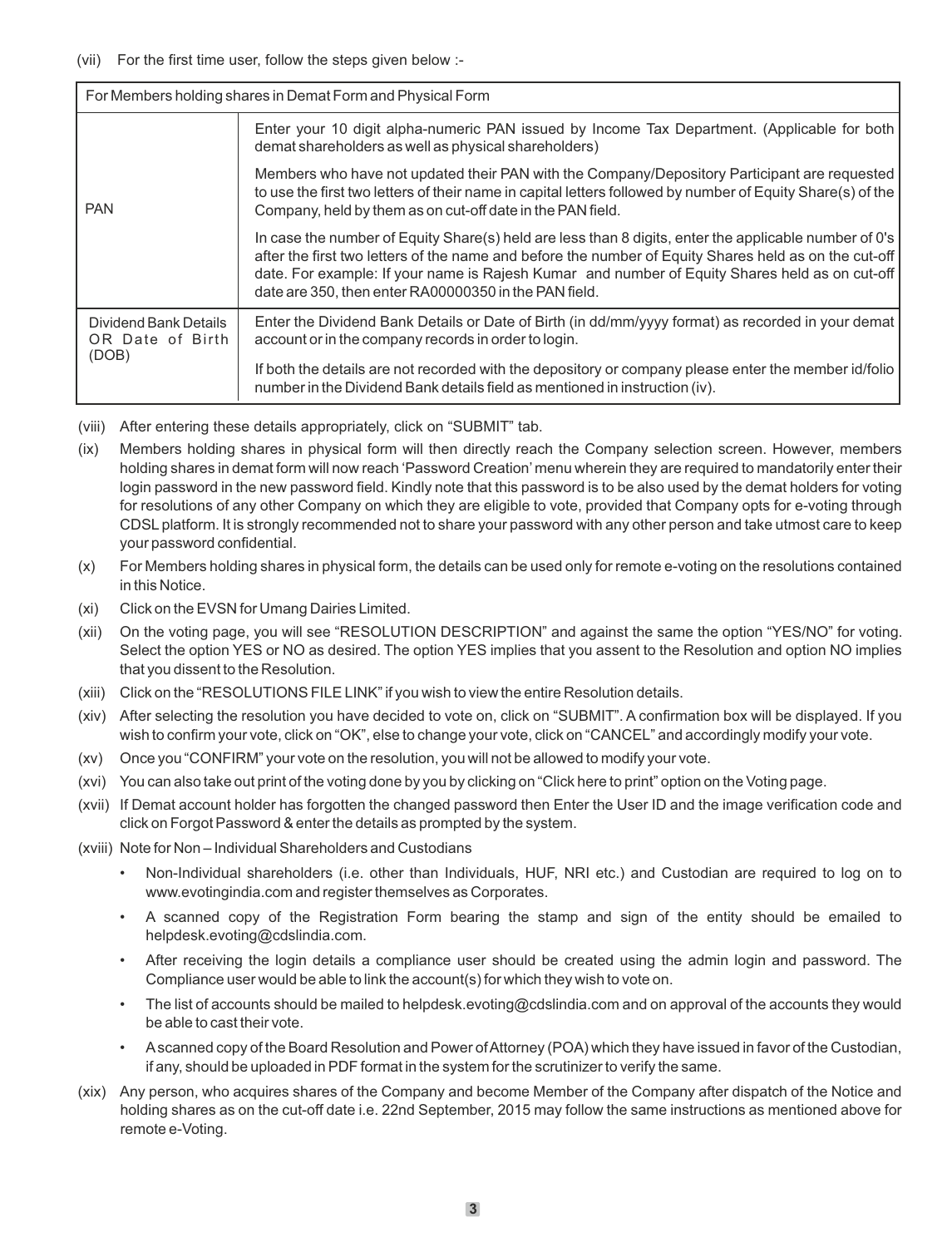- (xx) In case you have any queries or issues regarding e-voting, you may refer the Frequently Asked Questions ("FAQs") and e-voting manual available at www.evotingindia.com under help section. The Contact details of official responsible to address grievances connected with remote e-voting are Shri Wenceslaus Furtado, Deputy Manager, Central Depository Services (India) Ltd. 16th floor, P.J. Towers, Dalal Street, Fort, Mumbai-400001, Phone No. 18002005533
- (xxi) The voting rights of members shall be in proportion to their shares of the paid up equity share capital of the Company.
- (xxii) In case of members who are entitled to vote but have not exercised their right to vote by remote e-voting, the facility of ballot paper or polling paper shall be made available at the Meeting.
- (xxiii) Acopy of this Notice has been placed on the website of the Company www.umangdairies.com and on the website of CDSL www.cdslindia.com.
- (xxiv) The Company has appointed Mr. Namo Narain Agarwal, Practising Company Secretary (Membership No. FCS-234) as the Scrutinizer to scrutinize the voting and remote e-voting process in a fair and transparent manner.
- (xxv) The Scrutinizer shall, immediately after the conclusion of voting at the AGM, will first count the votes casted at the Meeting and thereafter unblock the votes casted through remote e-voting in the presence of at least two witnesses not in the employment of the Company and make not later than 3 days of conclusion of AGM, a consolidated Scrutinizer's Report of the total votes casted in favour or against, if any, forthwith to the Chairman or a person authorised by him in writing who shall countersign the same and declare the result of voting forthwith.
- (xxvi) The Results declared alongwith the report of the Scrutinizer's shall be placed on the website of the Company www.umangdairies.com and on the website of CDSL www.cdslindia.com, immediately after the declaration of results by the chairman or a person authorised by him in writing. The Results shall also be simultaneously forwarded to the concerned Stock Exchange.

## **FOR ATTENTION OF THE SHAREHOLDERS**

- 1. For prompt attention, requests for transfer of Equity Shares and related correspondence should be addressed to the Company's Registrar and Share Transfer Agents (RTA): MAS SERVICES LIMITED, T-34, Second Floor, Okhla Industrial Area, Phase-II, New Delhi-110020. The Shareholders may approach their Depository Participant for getting their shares dematerialised and in respect of shares already held in dematerialised mode for registration of change in their addresses, bank mandates, nominations, etc.
- 2. Please Check the address including the Pin Code in the address slip pasted on the envelope and advise correction, if any, therein. Also please do indicate the Pin Code Number of your delivery post office while notifying change in your address to RTAwhere shares are held in physical form.
- 3. Unclaimed Dividends / Dividend Warrants : Shareholders who have not claimed their dividend for the financial years 2012-13 and 2013-14 may send their unclaimed dividend warrants to the Company Secretary for revalidation at Gulab Bhawan, 3rd Floor, 6A, Bahadur Shah Zafar Marg, New Delhi- 110 002.

Members are requested to furnish to the Company their Bank particulars to enable the Company to directly credit the dividend amount in their Bank Account through Electronic Clearing Services.

- 4. Nomination: Pursuant to Section 72 of the Companies Act, 2013, individual Shareholders holding Equity Shares of the Company either singly or jointly may nominate an individual to whom all the rights in the Shares in the Company shall vest in the event of death of the sole/all joint Shareholders.
- 5. Dematerialisation of Shares and Liquidity: Members may in their own interest consider dematerialisation of their shareholding in the Company held in physical form. Dematerialisation facility is available both on NSDL and CDSL. Company's ISIN is INE864B01027.
- 6. Pursuant to Section 101 of the Companies Act 2013 and the Rules made thereunder, the Company is permitted to send various notices/ documents under the Companies Act 2013, to its shareholders, through electronic mode. We request the Members to support this initiative and register their E-mail addresses in respect of shares held in: (i) dematerialised mode, with their Depository Participants; and (ii) physical mode with MAS Services Ltd. (RTA). Please quote the following particulars in the E-mail Registration Request: Folio No./ DP ID - Client ID, PAN, Name(s) of Registered Holder(s), Address, Telephone and E-mail Address (to be registered for sending future communications through E-mail) and send the same under your signature(s).
- 7. Shareholders may also refer to the "General Shareholders' Information" contained in the "Corporate Governance Report" forming part of Annual Report 2014-2015.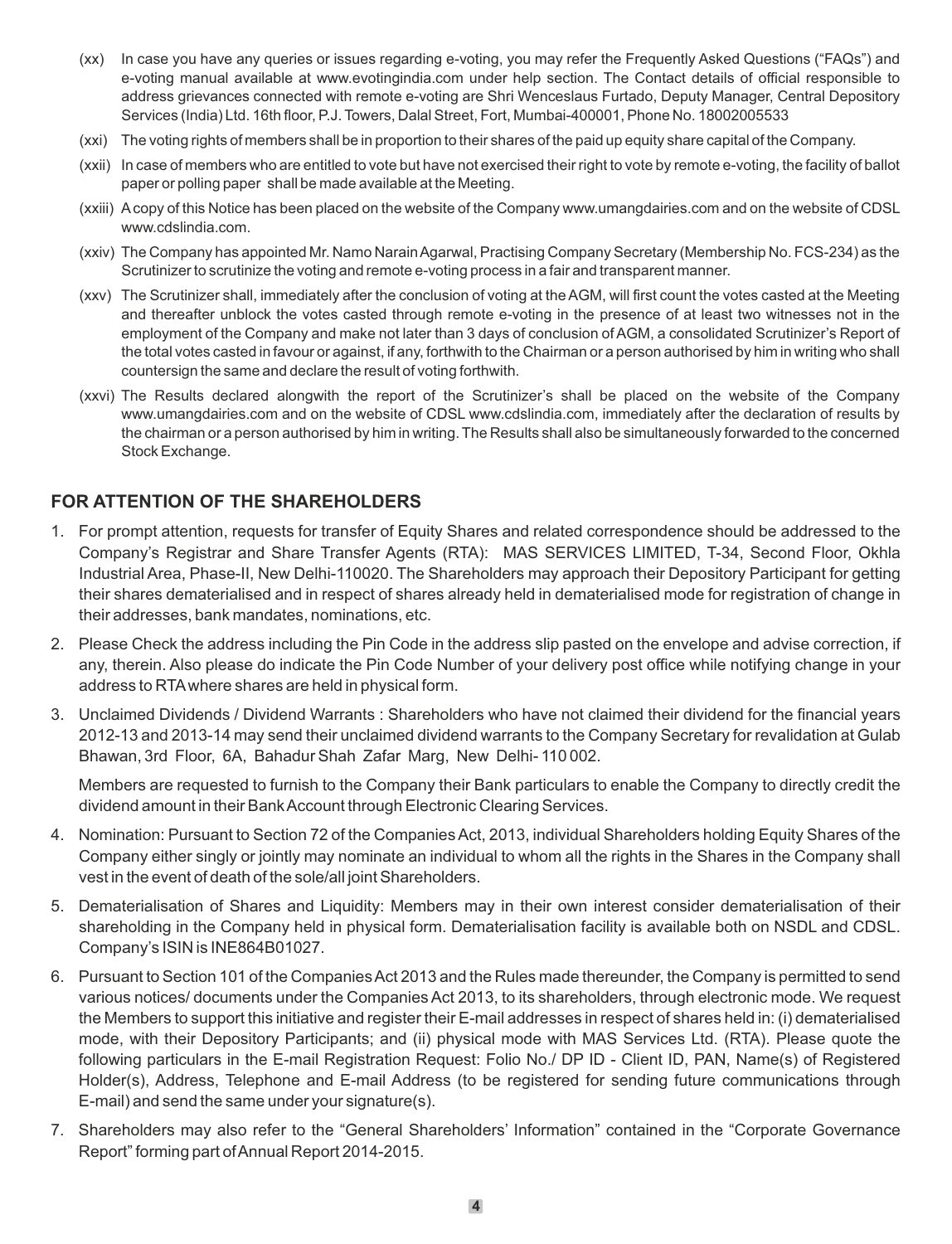## **STATEMENT UNDER SECTION 102(1) OF THE COMPANIES ACT, 2013**

## **Item No. 5**

Smt. Sharda Devi Singhania (DIN: 01685496) was appointed as an Additional Director of the Company w.e.f. 27th March 2015. In terms of Section 161 of the Companies Act, 2013, Smt. Singhania shall hold office of Director only upto the date of the ensuing Annual General Meeting (AGM) of the Company.

The Company has received a notice pursuant to Section 160 of the said Act from a member together with requisite deposit proposing the name of Smt. Sharda Devi Singhania as a candidate for the office of Director of the Company at the ensuing AGM of the Company.

Smt. Sharda Singhania, aged 72 years, is currently working in managerial capacity with M/s Param Shubham Vanijya Ltd. for more than 25 years. She is actively involved in the field of Education and was instrumental in establishing the well-known Lakshmipat Singhania Academy (LSA) in Kolkata, West Bengal. She continues to be the driving force of this institution and functions as the President of its Executive Committee. She also established Lakshmipat Singhania Academy in Bissau, Rajasthan and overseas the operations of the Academy as the Vice Chairperson of its Managing Committee.

Smt. Singhania has been the Past-President of 'Ladies Study Group' which is the prestigious ladies wing of the well-known Indian Chamber of Commerce, Kolkata. She is actively involved in various social, philanthropic and CSR activities undertaken by the various Companies of the J.K.Organisation and has widely travelled overseas.

The Board recommends the aforesaid resolution for approval by the Members.

Except, Smt. Sharda Devi Singhania being the appointee, none of the Directors, Key Managerial Personnel of the Company, and/or their relatives may be deemed to be concerned or interested in the proposed resolution. This Statement may also be regarded as a disclosure under Clause 49 of the Listing Agreement with the Stock Exchange.

## **Item No. 6**

Section 148 inter alia provides that the Central Government may direct audit of cost records of class of Companies as may be prescribed. In pursuance of Rule 14 of the Companies (Audit and Auditors) Rules, 2014, the Board shall appoint an individual who is a cost accountant in practice or a firm of cost accountants in practice, as cost auditor, on the recommendations of the Audit Committee, which shall also recommend remuneration for such cost auditor. The remuneration recommended by the Audit Committee shall be considered and approved by the Board and ratified by the shareholders. On recommendation of the Audit Committee at its meeting held on 10th August, 2015, the Board has considered and approved appointment of M/s Sanjay Kumar Garg & Associates, Cost Auditors, for the conduct of the audit of the cost accounting records of the Company, at a remuneration of Rs. 35,000/- (Rupees Thirty Five Thousand only) excluding service tax as applicable and reimbursement of travelling and other out-of-pocket expenses actually incurred by the said Auditors in connection with the audit for the financial year ending 31st March, 2016.

None of the Directors and Key Managerial Personnel of the Company and their relatives are concerned or interested, financially or otherwise, in the resolution set out at Item No. 6.

Your Directors recommend the resolution at Item No. 6 for your approval and ratification in terms of Section 148 of the Companies Act, 2013.

**REGISTERED OFFICE: By order of the Board By order of the Board** Gajraula Hasanpur Road Gajraula - 244235 Dist. Amroha, (U.P.)

Gaurav Kumar Kanodia Date: 10th August 2015 **Company Secretary** Company Secretary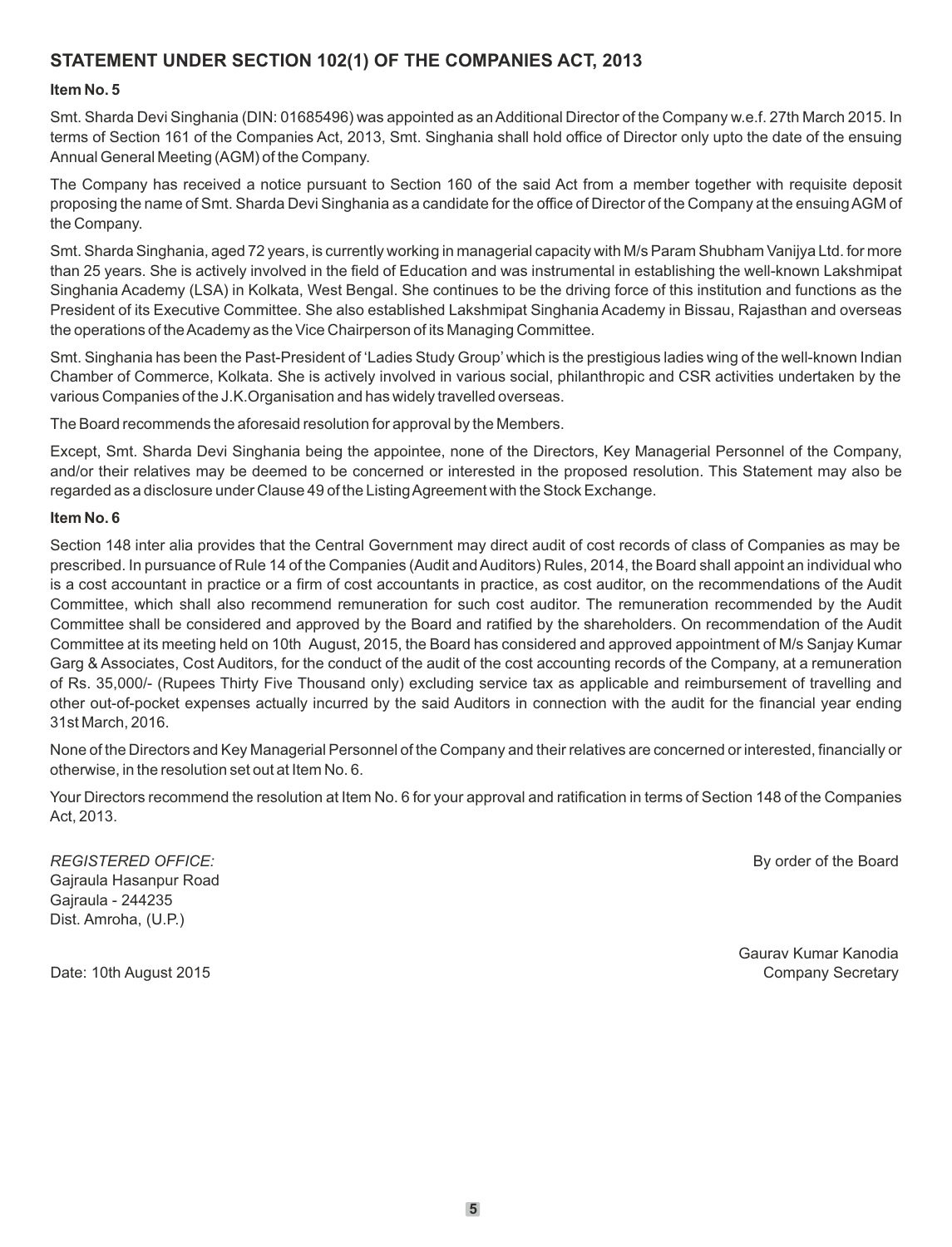## **UMANG DAIRIES LIMITED**

Route Map to the venue of the 22nd Annual General Meeting

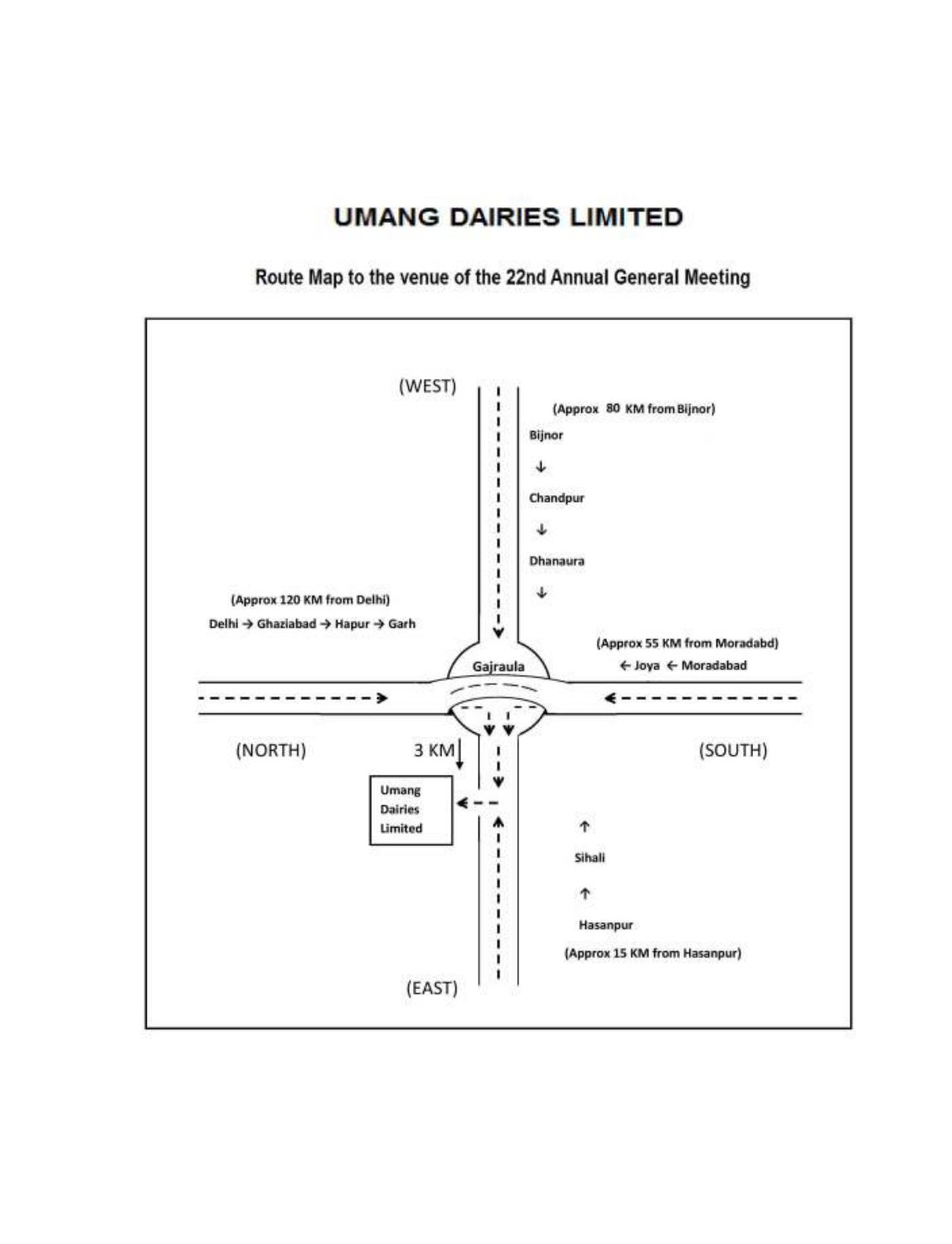

 $\frac{1}{\sqrt{2}}$ 

# **UMANG DAIRIES LIMITED**

**Registered Office :** Gajraula- Hasanpur Road, Gajraula – 244 235, Dist. Amroha (U.P.) **Website :** www.umangdairies.com, **Email :** sharesumang@jkmail.com **CIN :** L15111UP1992PLC014942, **Phone :** 05924 – 252491, 252492

**ADMISSION SLIP**

| Folio No. / DP ID / Client ID # |  |
|---------------------------------|--|
| No. of Equity Shares held       |  |

I hereby record my presence at the 22nd Annual General Meeting of the Company being held at Gajraula-Hasanpur Road, Gajraula - 244 235, Dist. Amroha (U.P.) on **Tuesday,** the **29th September 2015** at **11.30 A.M.**

## **Name of the Member (in block letters)**

**Name of Proxy Holder /Authorised Representative\* (in block letters)**

\*Strike out whichever is not applicable #Applicable for shareholders holding shares in dematerialised form.

Signature of the Member/Proxy/Authorised Representative\*

Notes: 1. A Member/Proxy/Authorised representative wishing to attend the meeting must complete this Admission Slip before coming to Meeting and hand it over at the entrance.

# #

2. If you intend to appoint a proxy, please complete, stamp, sign and deposit the Proxy Form given below at the Company's Registered Office at least 48 hours before the time fixed for the Meeting.



 $\frac{1}{2}$ 

## **UMANG DAIRIES LIMITED**

**Registered Office :** Gajraula- Hasanpur Road, Gajraula – 244 235, Dist. Amroha (U.P.) **Website :** www.umangdairies.com, **Email :** sharesumang@jkmail.com **CIN :** L15111UP1992PLC014942, **Phone :** 05924 – 252491, 252492

**PROXY FORM**

**Pursuant to Section 105 (6) of the Companies Act, 2013 and Rule 19 (3) of the Companies (Management and Administration) Rules, 2014.**

| Name of the member(s):     |                                                                                                                                                                                                                                |                 |
|----------------------------|--------------------------------------------------------------------------------------------------------------------------------------------------------------------------------------------------------------------------------|-----------------|
| <b>Registered Address:</b> |                                                                                                                                                                                                                                |                 |
| E-Mail ID:                 |                                                                                                                                                                                                                                |                 |
| Folio No./DPID/Client ID:  |                                                                                                                                                                                                                                |                 |
|                            |                                                                                                                                                                                                                                |                 |
|                            | (1) Name: National Address: National Address: National Address: National Address: National Address: National Address: National Address: National Address: National Address: National Address: National Address: National Addre |                 |
|                            | E Mail ID: contract and the contract of the Signature: Contract of the Contract of the Contract of the Contract of the Contract of the Contract of the Contract of the Contract of the Contract of the Contract of the Contrac |                 |
|                            | (2) Name: __________________________________Address: ____________________________                                                                                                                                              |                 |
|                            |                                                                                                                                                                                                                                | or falling him; |
|                            | (3) Name: Address: Address: Address: Address: Address: Address: Address: Address: Address: Address: Address: Address: Address: Address: Address: Address: Address: Address: Address: Address: Address: Address: Address: Addre |                 |
| E Mail ID: The Mail ID:    |                                                                                                                                                                                                                                |                 |
|                            |                                                                                                                                                                                                                                |                 |

as my/ our proxy to attend and vote (on a poll) for me/us and on my/ our behalf at the 22nd Annual General Meeting of the Company to be held on Tuesday, the 29th September 2015 at 11.30 A.M. at Gajraula-Hasanpur Road, Gajraula - 244 235, Dist. Amroha (U.P.) and at any adjournment thereof in respect of the resolutions as are indicated below: